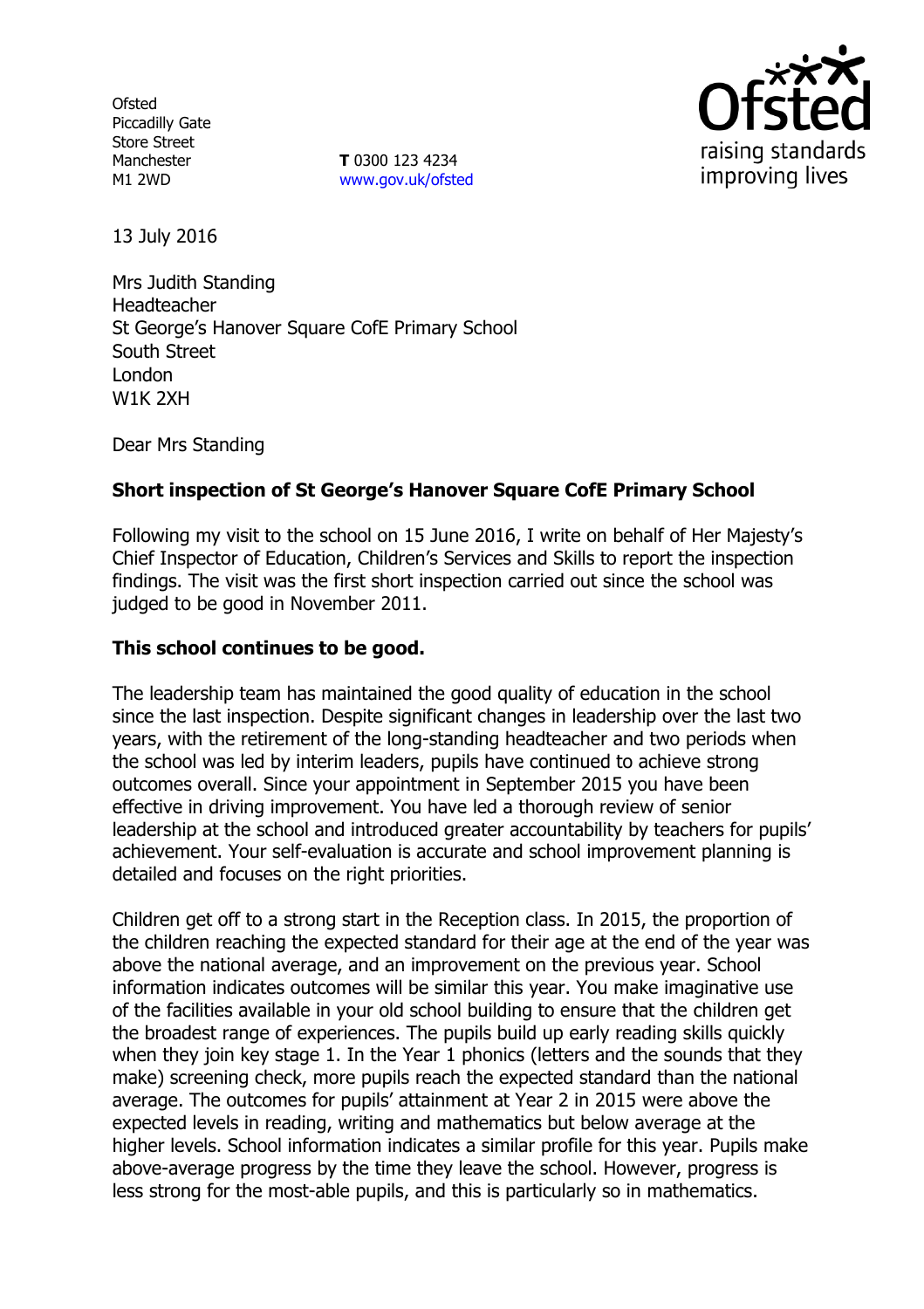

Again, school information for this year shows a similar pattern and leaders are aware of the need to provide greater challenge for the most-able pupils.

The recommendation from the previous inspection to increase the opportunities for pupils to engage in the assessment of their work has been addressed. In addition, support staff now have a greater role in the planning and teaching of groups and individuals. You introduced a new policy on the assessment of pupils' work. Pupils are now much more involved in reflection on and review of their work following marking by their teachers. Pupils understand the policy and can explain how they have increased their understanding by responding to the challenges set.

Pupils enjoy their time at school. The online survey, Parent View, shows that most parents are confident that their children are happy at the school, are safe and making good progress. This was reinforced to the inspector during brief informal discussions with parents during the inspection. You and your staff make sure that respect and tolerance are strongly promoted. Pupils are attentive in lessons, polite, well-mannered and friendly.

You have identified that pupils' overall attendance remains below average and that there are a very small number of pupils whose absence is a cause for concern. You have taken robust action regarding this with the full support of the local authority. The latest information shows that while there is some improvement this year to date, overall attendance remains below the national average.

#### **Safeguarding is effective.**

You have ensured that safeguarding remains a strong priority for all staff. Training for staff is up to date. School guidance is in line with current advice and information and includes clear information on the 'Prevent' duty, child sexual exploitation and female genital mutilation. Staff know the school's systems and what actions to take if concerns arise. Records show that leaders act promptly when necessary to keep pupils safe. Pupils told inspectors they know how to keep themselves safe, including on the internet. The leadership team has ensured that all safeguarding arrangements are fit for purpose and records are detailed and of high quality.

# **Inspection findings**

- Leaders and governors have made sure that St George's continues to be a hard-working and harmonious community. The curriculum is broad, enabling pupils to undertake a wide range of learning activities including Spanish. Fundamental British values are taught throughout the school. There are opportunities for pupils to develop their understanding through work on subject-based problems, for example in mathematics. Nevertheless, work of this sort is not used consistently throughout the school to challenge the most-able pupils.
- The governors have supported the school effectively through a period of turbulence at senior leadership level and in the best interests of the school and its community. There is a clear succession plan for the role of chair, and the whole governing body has been reconstituted to develop and utilise the skills offered by governors.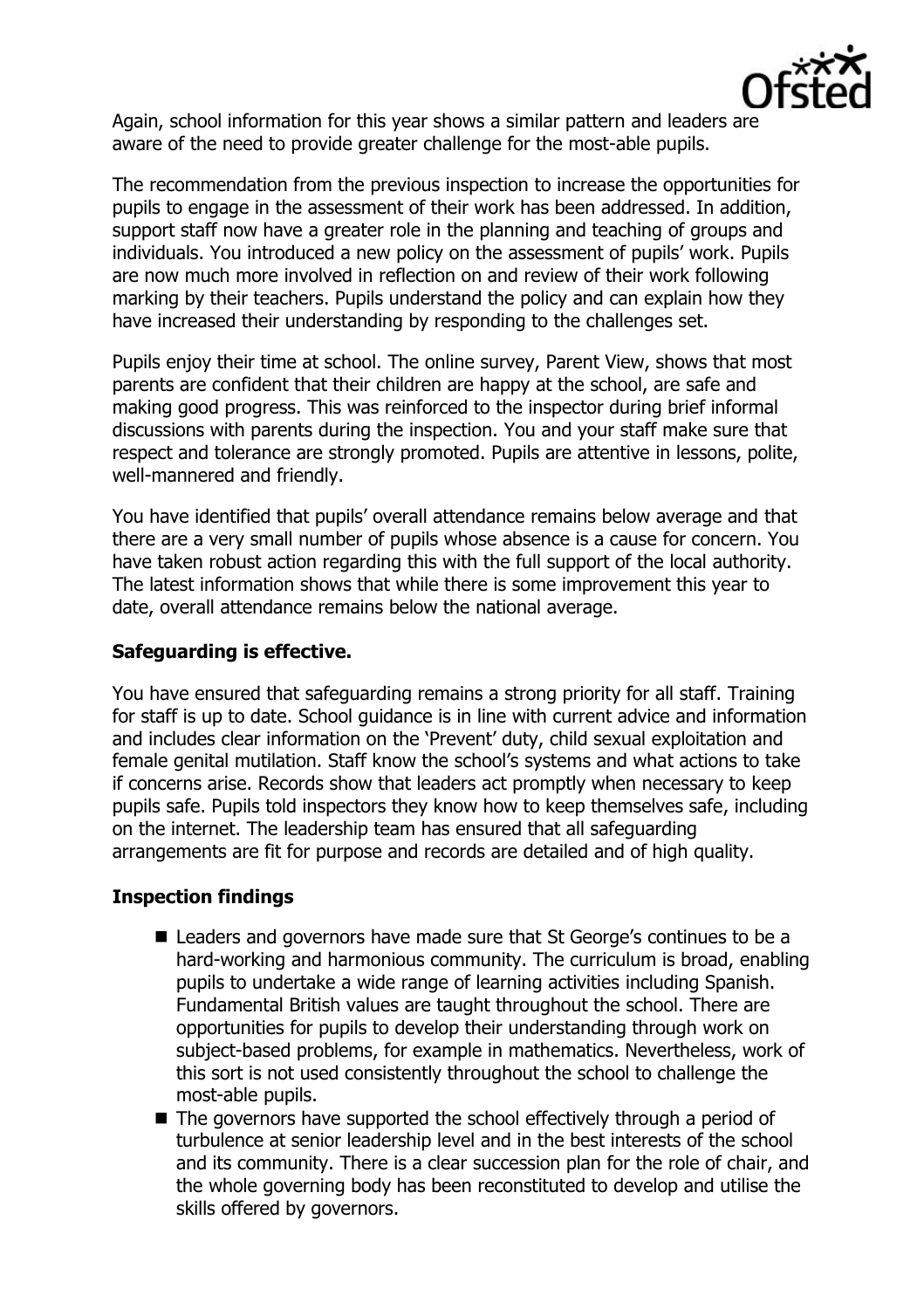

- You and senior leaders measure the performance of pupils accurately. There is now a culture of greater accountability through the introduction of pupil progress meetings where interventions to improve the achievement by individual pupils can be put in place. You are aware, however, that greater challenge is required to improve the progress of the most-able pupils in order to achieve at the higher levels in reading, writing and mathematics, particularly at key stage 1. Actions to address this are in your improvement plan.
- You have correctly identified the need to improve progress and outcomes in mathematics. A new subject leader has been appointed and work with staff has been developed which has involved support from the local authority and a school governor. The latest school information shows improvement in the progress made by pupils in mathematics across the school, with the gap between disadvantaged pupils and others closing. However, there is still more work to be done to improve the progress made by the most able in mathematics.
- Relationships between staff and pupils are positive and encouraging. Pupils say that the feedback from teachers helps them to improve their work. The new assessment policy is well understood by the pupils, although peer marking is not as well developed as other aspects. Work scrutiny showed many examples where pupils had responded well to teachers' advice and guidance. The pupils' books are neat and tidy; pupils take pride in their work.
- **Staff and governors have ensured that the best use is made of the school's** historic building. Opportunities have been used to develop specialist areas for music and science, together with attractive bespoke areas to support individuals and groups of pupils. The pupils themselves look after the school's resources carefully, including the sporting equipment that is available for use at breaktime. The school site is well maintained and free from graffiti and litter.

# **Next steps for the school**

Leaders and those responsible for governance should ensure that:

- $\blacksquare$  pupils' overall attendance is improved so that it is at least in line with the national average
- $\blacksquare$  there is greater challenge for the most-able pupils so that they make better progress in reading, writing and particularly mathematics.

I am copying this letter to the chair of the governing body, the director of education for the Diocese of London, the regional schools commissioner and the director of children's services for Westminster. This letter will be published on the Ofsted website.

Yours sincerely

Robert Pyner **Her Majesty's Inspector**